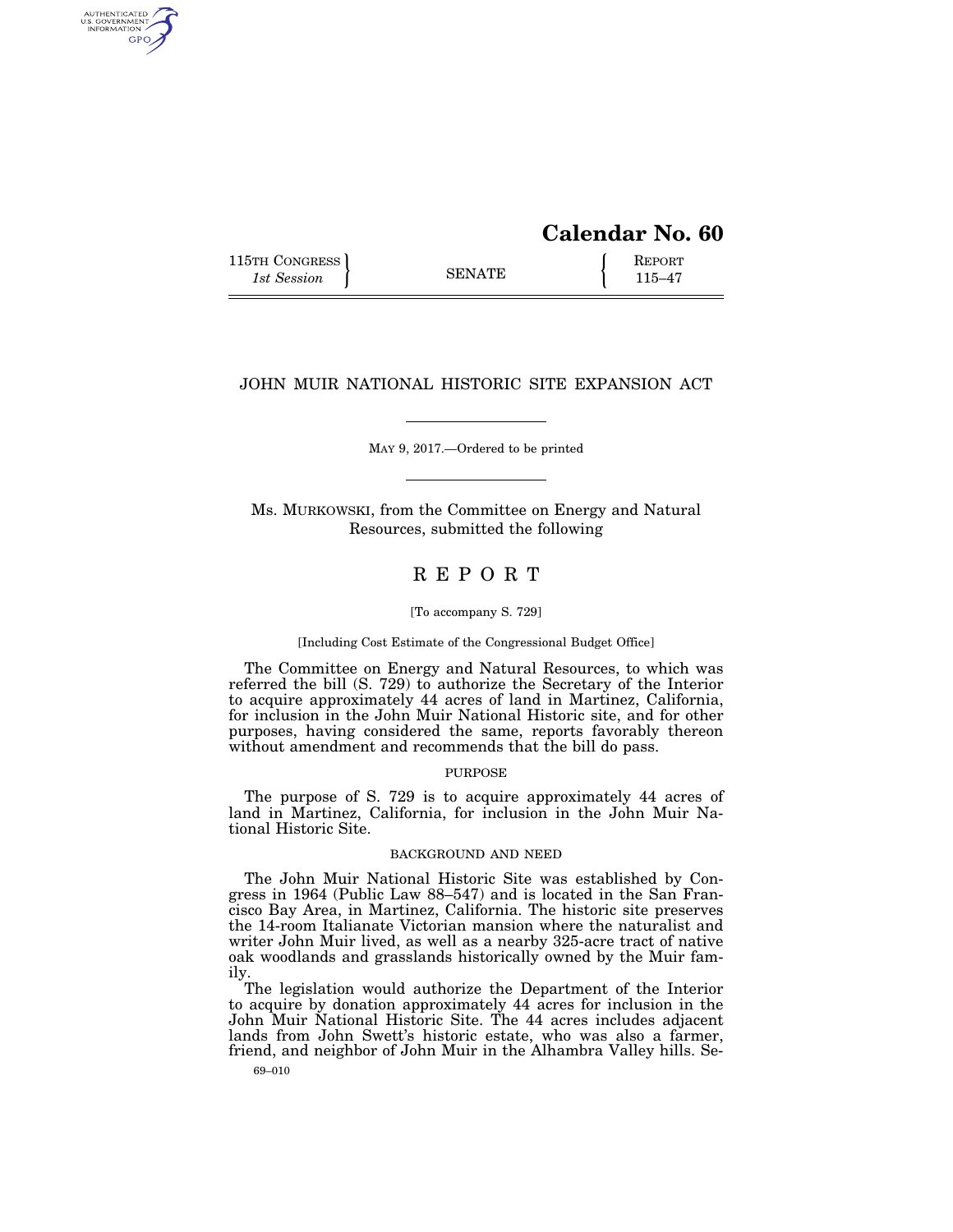curing this property would benefit the Muir site as it will help protect habitat for a number of rare species, and provide improved access to the site from the Bay Ridge Trail.

### LEGISLATIVE HISTORY

Senators Harris and Feinstein introduced S. 729 on March 27, 2017.

Companion legislation, H.R. 1719, was introduced in the House of Representatives by Representative DeSaulnier on March 24, 2017.

In the 114th Congress, Representative DeSaulnier introduced similar legislation, H.R. 1289, on March 4, 2015. The bill was reported with an amendment by the House Committee on Natural Resources on July 21, 2015 (S. Rept. 114–213), and passed the House of Representatives on a voice vote on September 16, 2015.

Senators Boxer and Feinstein introduced a companion, S. 651, on March 4, 2015. The Subcommittee on National Parks held a hearing on H.R. 1289 and S. 651 on March 17, 2016. The Committee on Energy and Natural Resources met in open business session on July 13, 2016, and ordered H.R. 1289 favorably reported (S. Rept. 114–312).

In the 113th Congress, Representative Miller introduced similar legislation, H.R. 5699, on November 13, 2014. The bill was reported with an amendment by the Committee on Natural Resources on December 9, 2014, and passed the House of Representatives on a vote of 361–39 on December 11, 2014.

The Committee on Energy and Natural Resources met in open business session on March 30, 2017, and ordered S. 729 favorably reported.

#### COMMITTEE RECOMMENDATION

The Senate Committee on Energy and Natural Resources, in open business session on March 30, 2017, by a majority voice vote of a quorum present, recommends that the Senate pass S. 729.

#### SECTION-BY-SECTION ANALYSIS

*Section 1. Short title* 

Section 1 provides a short title.

*Section 2. Definitions* 

Section 2 provides definitions.

#### *Section 3. John Muir National Historic Site land acquisition*

Section 3(a) authorizes the Secretary of the Interior to acquire by donation the land, and interests in such land, identified on the map described in section 2(2).

Subsection (b) permits the Secretary to adjust the boundaries of the John Muir Historic Site in Martinez, California, to include the land identified on the map.

Subsection (c) directs that the acquired land and interests in the land be administered as part of the Historic Site.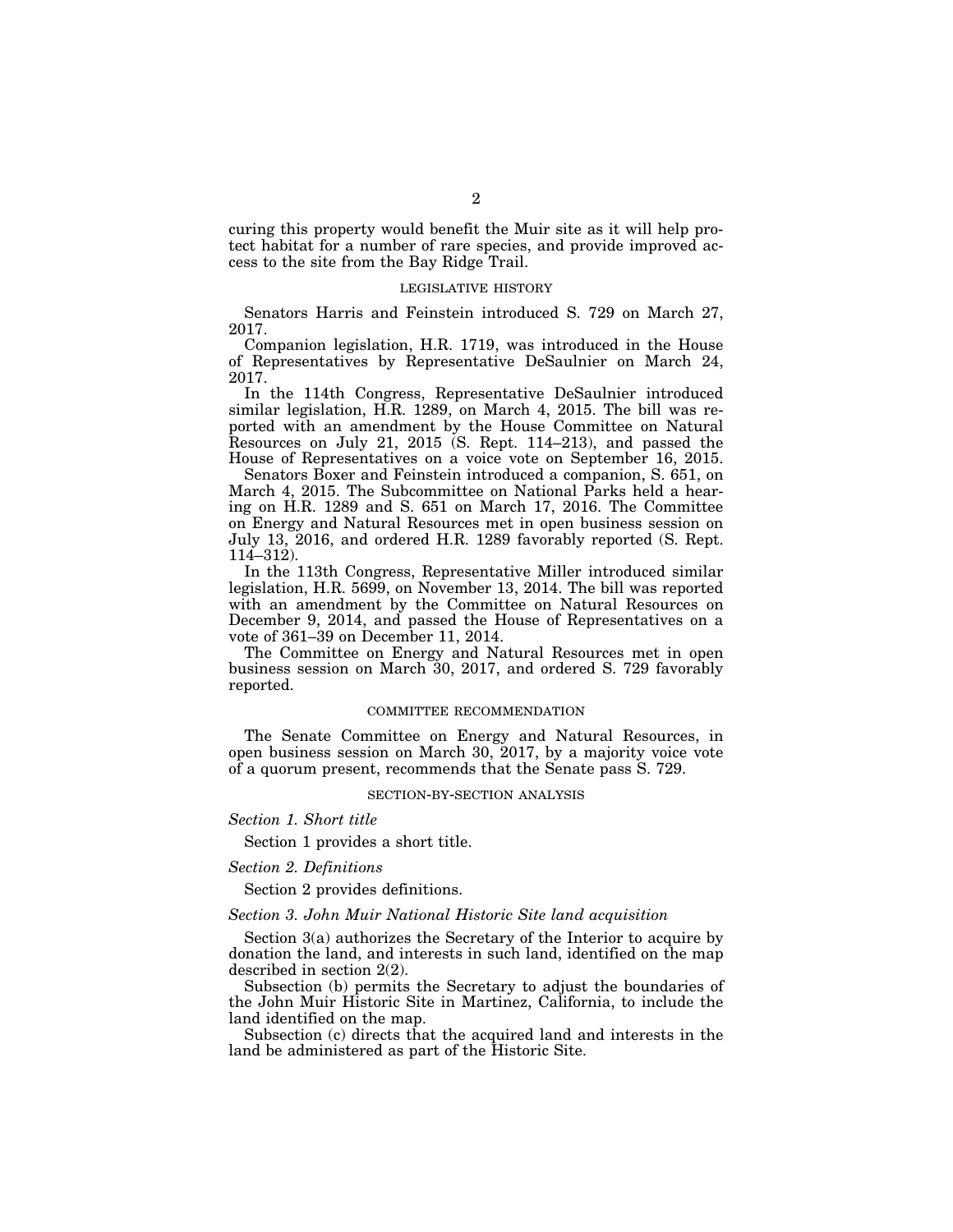#### COST AND BUDGETARY CONSIDERATIONS

The following estimate of costs of this measure has been provided by the Congressional Budget Office.

#### *S. 729—John Muir National Historic Site Expansion Act*

S. 729 would expand and adjust the boundary of the John Muir National Historic Site in California to include approximately 44 acres of donated land. The bill stipulates that the land would be donated voluntarily by the Muir Heritage Land Trust and would be administered as part of the historic site.

Based on an analysis of information provided by the National Park Service (NPS), CBO estimates that implementing S. 729 would have no significant effect on the federal budget. Under the legislation, the additional acres could only be acquired through donation. We estimate that annual costs to operate and maintain the new properties would be minimal because the NPS does not anticipate the need for additional resources or expenditures to manage the property once it is acquired.

Enacting S. 729 would not affect direct spending or revenues; therefore, pay-as-you-go procedures do not apply. CBO estimates that enacting S. 729 would not increase net direct spending or onbudget deficits in any of the four consecutive 10-year periods beginning in 2028.

S. 729 contains no intergovernmental or private-sector mandates as defined in the Unfunded Mandates Reform Act and would not affect the budgets of state, local, or tribal governments.

The CBO staff contact for this estimate is Jon Sperl. The estimate was approved by H. Samuel Papenfuss, Deputy Assistant Director for Budget Analysis.

#### REGULATORY IMPACT EVALUATION

In compliance with paragraph 11(b) of rule XXVI of the Standing Rules of the Senate, the Committee makes the following evaluation of the regulatory impact which would be incurred in carrying out S. 729. The bill is not a regulatory measure in the sense of imposing Government-established standards or significant economic responsibilities on private individuals and businesses.

No personal information would be collected in administering the program. Therefore, there would be no impact on personal privacy.

Little, if any, additional paperwork would result from the enactment of S. 729, as ordered reported.

#### CONGRESSIONALLY DIRECTED SPENDING

S. 729, as ordered reported, does not contain any congressionally directed spending items, limited tax benefits, or limited tariff benefits as defined in rule XLIV of the Standing Rules of the Senate.

#### EXECUTIVE COMMUNICATIONS

Because S. 729 is similar to legislation considered by the Committee in the 114th Congress, the Committee did not request Executive Agency views. The testimony provided by the National Park Service at the hearing before the Subcommittee on National Parks on March 17, 2016, follows: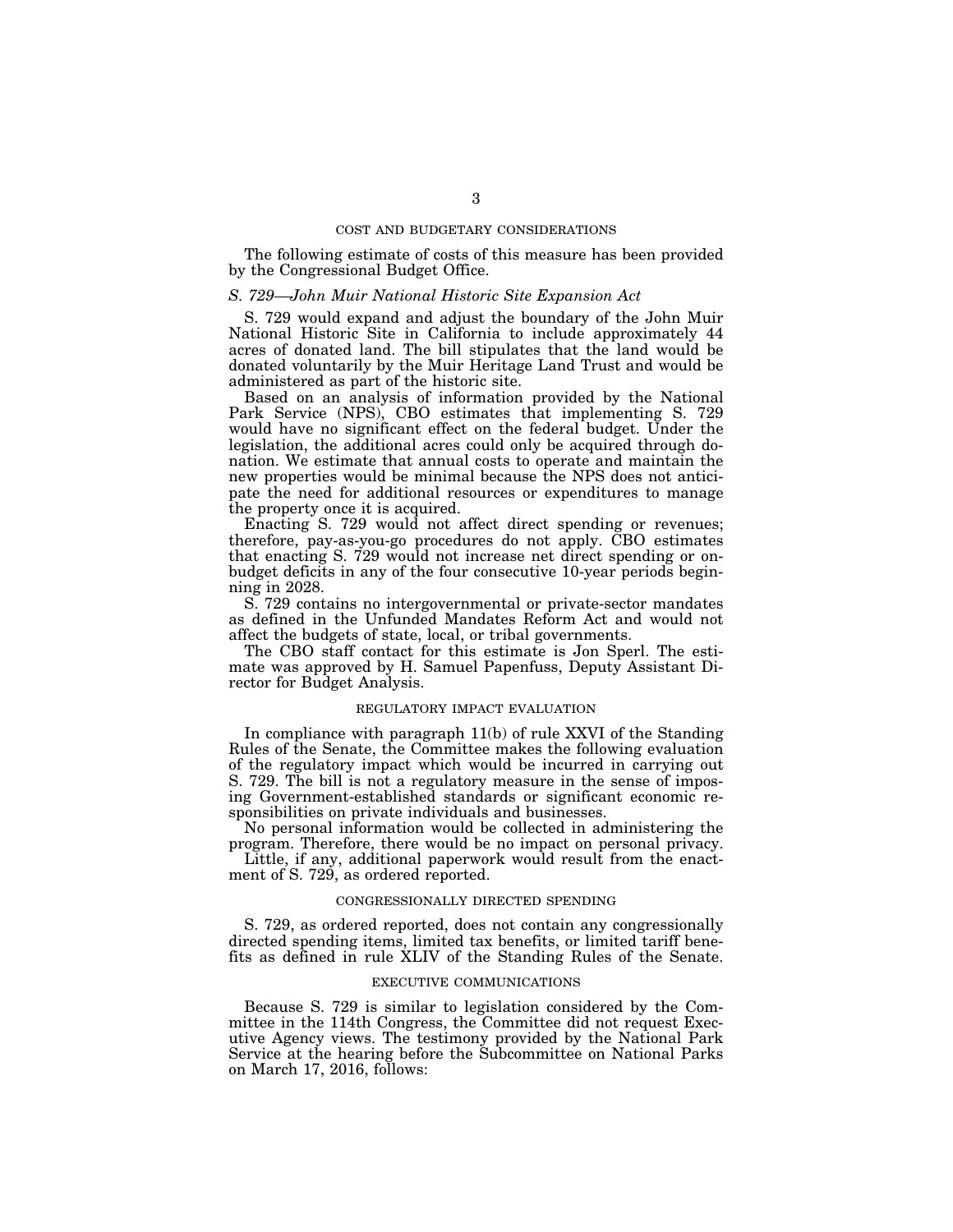### STATEMENT OF PEGGY O'DELL, DEPUTY DIRECTOR FOR OP-ERATIONS, NATIONAL PARK SERVICE, U.S. DEPARTMENT OF THE INTERIOR

Mr. Chairman and members of the subcommittee, thank you for the opportunity to present the views of the Department of the Interior on S. 651 and H.R. 1289, bills to adjust the boundary of John Muir National Historic Site to accept a land donation, and for other purposes.

The Department strongly supports this legislation to adjust the boundary of John Muir National Historic Site (park) by 44 acres, but we recommend the committee conform the language of S. 651 to that of H.R. 1289 for the reasons described below. The boundary adjustment would help the National Park Service (NPS) protect the southern boundary from potential development and also help to preserve the scenic and biological resources of this property.

The proposed boundary modification includes 44 acres of land acquired by the John Muir Land Trust (formerly the Muir Heritage Lands Trust) adjacent to the southern boundary of the park. The John Muir Land Trust (Trust), a local land trust preserving open space in Contra Costa County, acquired the property in May 2015. The Trust pursued the acquisition for a number of years in an attempt to prevent development adjacent to the park's south boundary, with the intent of donating the land to the NPS to become part of the park. S. 651 requires that the Trust acquire the land by August 31, 2015, while H.R. 1289 has no similar language. We prefer the House language because the Trust has already acquired the land.

The parcel was originally part of the John Swett Ranch, a neighbor and friend of John Muir, and there are no structures present on the property. The property is critical habitat for the Alameda whipsnake, federally listed as threatened. This acquisition would open up the area to recreational uses that are currently inaccessible to the public, but compatible with the protection and preservation of the plant communities and critical species habitat. There are existing unimproved roads on the site, which connect to the exiting trail access in the park and would require little if any improvements for immediate use.

The boundary modification is supported by the City of Martinez. It is not anticipated that any facilities would be proposed for the 44-acre parcel due to its current undeveloped and undisturbed condition. Therefore, there would be minimal cost associated with the long-term operation and maintenance of the property, which would be easily absorbed into the current operations of the park. The property is being donated, so acquisition costs are not an issue.

Mr. Chairman, this concludes my testimony. I would be happy to answer any questions you or other members of the subcommittee may have.